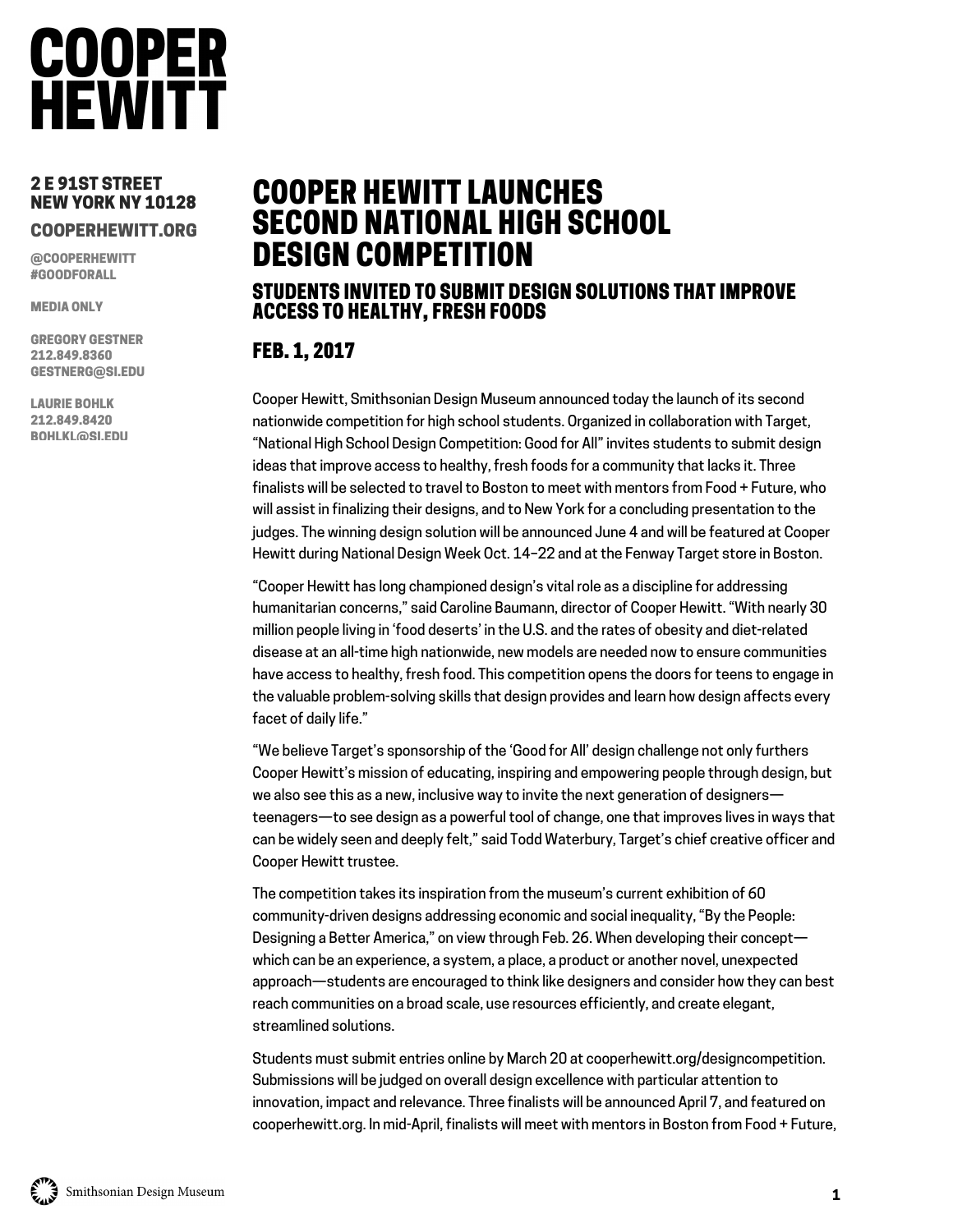# **COOPER<br>HEWITT**

a collaboration between Target, IDEO and MIT Media Lab, who will answer questions about the design process and make suggestions for each finalist's concept. Finalists will then be flown to New York to present their designs to a judging panel, which includes (list in formation): Baumann; Katherine Darnstadt, founder and principal architect, Latent Design; Justin Gold, founder, Justin's; Waterbury; and Alice Waters, owner of Chez Panisse Restaurant and founder of the Edible Schoolyard Project. The winner, who will also be invited to New York City for the Teen Design Fair during National Design Week and to visit Target's headquarters in Minneapolis, will be announced June 4.

The National High School Design Competition is an extension of Cooper Hewitt's educational outreach initiatives targeting teens, including DesignPrep, which offers free in-depth design education programs to more than 1,200 New York City high school students each year, introducing them to college and career opportunities in design; and Design in the Classroom National, which introduces design thinking and learning to teachers who reach 1,000 high school students each year in six pilot cities, with plans underway to expand the program nationwide.

For more information about the National High School Design Competition, including eligibility requirements, submission guidelines, rules and conditions, and resources for students and teachers, visit cooperhewitt.org/designcompetition. The website also features a comprehensive design lesson plan that teachers may use to encourage their students to participate in the challenge.

Organized by Cooper Hewitt, Smithsonian Design Museum in collaboration with Target.

#### ABOUT COOPER HEWITT, SMITHSONIAN DESIGN MUSEUM

Founded in 1897, Cooper Hewitt is the only museum in the United States devoted exclusively to historic and contemporary design. Housed in the renovated and restored Carnegie Mansion, Cooper Hewitt showcases one of the most diverse and comprehensive collections of design works in existence. The museum's restoration, modernization and expansion has won numerous awards and honors, including a Lucy G. Moses Preservation Award from the New York Landmarks Conservancy, a Gold Pencil Award for Best in Responsive Environments and LEED Silver certification. Cooper Hewitt offers a full range of interactive capabilities and immersive creative experiences, including the Cooper Hewitt Pen that allows visitors to "collect" and "save" objects from around the galleries, the opportunity to explore the collection digitally on ultra-high-definition touch-screen tables, and draw and project their own wallpaper designs in the Immersion Room.

Cooper Hewitt is located at 2 East 91st Street at Fifth Avenue in New York City. Hours are Sunday through Friday, 10 a.m. to 6 p.m., and Saturday, 10 a.m. to 9 p.m. The Arthur Ross Terrace and Garden and Tarallucci e Vino cafe open at 8 a.m., Monday through Friday, and are accessible without an admissions ticket through the East 90th Street entrance. The museum is closed on Thanksgiving Day and Christmas Day. Public transit routes include the Lexington Avenue 4, 5 and 6 subways (86th or 96th Street stations), the Second Avenue Q subway (96th Street station), and the Fifth and Madison Avenue buses. Adult admission, \$16 in advance via tickets.cooperhewitt.org, \$18 at door; seniors, \$10 in advance via